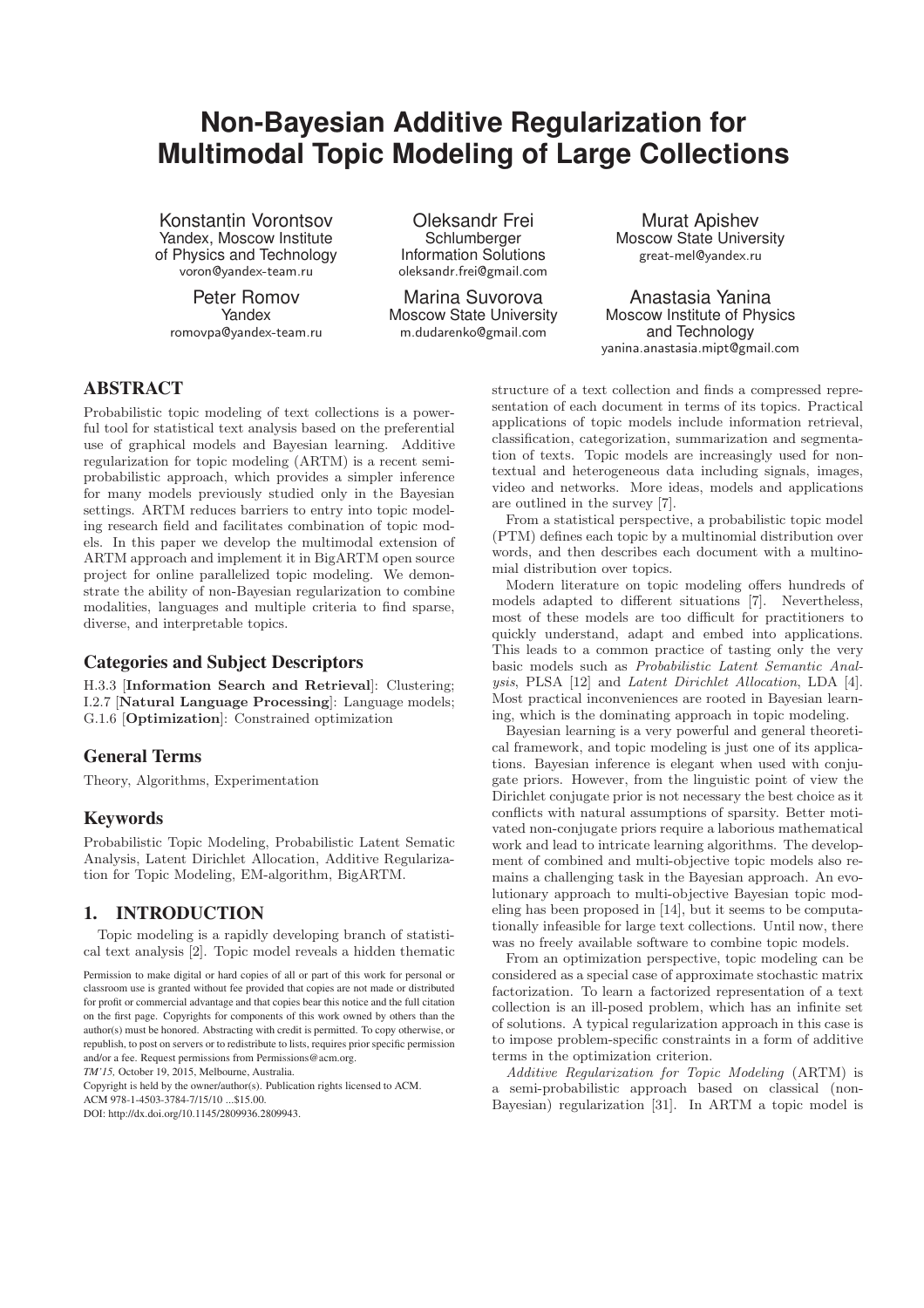learned by maximizing a weighted sum of the log-likelihood and additional regularization criteria. These criteria are not required to be log-priors or even to have a probabilistic sense. The optimization problem is solved by a general regularized expectation-maximization (EM) algorithm, which can be easily applied to any combination of regularization criteria. The non-Bayesian regularization provides a much simpler inference for many topic models previously studied only in the Bayesian setting [33, 32]. In particular, the LDA model can be alternatively understood as a smoothing regularizer that minimizes Kullback–Leibler (KL) divergence of each topic distribution with a fixed multinomial distribution. The maximization of the KL-divergence naturally leads to sparsing [33]. This possibility is difficult to see from the Bayesian perspective, thereby all Bayesian approaches to sparsing are much more complicated [26, 35, 16, 10, 5].

ARTM makes topic models easier to design, to explain, to infer, and to combine, naturally reducing barriers to entry into topic modeling research field.

In this paper we develop the multimodal extension of ARTM approach and incorporate its parallel online implementation into BigARTM open source projet.

Multimodal data has become increasingly important in many application areas. Large data collections coming from the web or sensor networks consist of heterogeneous linked data. Typically, texts are accompanied by images, audio or video clips, usage data, metadata containing authors, links, date-time stamps, etc. In these cases documents are considered as multimodal containers, words being the elements of one of the modalities. All modalities are useful for determining more relevant topics, and, vice-versa, topics are useful for crossmodal retrieval, making recommendations for users or making predictions when data of some modalities are missing. We introduce the multimodal additively regularized topic model with an arbitrary number of modalities and generalize the regularized EM-algorithm for this case.

Online algorithms have proven to be very efficient for large document collections, including those arriving in a stream. Online algorithms are now available for PLSA [1], LDA variational inference [11], LDA stochastic inference [18], and some other topic models. We show that the online algorithm is not necessarily associated with a particular type of model, nor a particular type of inference, but only with a certain reorganization of steps in the EM-like iterative process. Our online algorithm remains the same for PLSA and LDA models, as well as for any combination of regularizers and any number of modalities.

The rest of the paper is organized as follows. In section 2 we introduce notation and definitions of topic modeling and ARTM. In section 3 we introduce a multimodal topic modeling for documents with additional discrete metadata. In section 4 we generalize online EM-algorithm from [11] for multimodal ARTM and discuss some details of its parallel implementation in BigARTM library. In section 5 we report results of our experiments on large datasets.

# **2. ARTM: ADDITIVE REGULARIZATION FOR TOPIC MODELING**

Let  $D$  denote a finite set (collection) of texts and  $W$  denote a finite set (vocabulary) of all terms from these texts. Each term can represent a single word or a key phrase. Each document  $d \in D$  is a sequence of terms from the vocabulary  $W$ . Assume that each term occurrence in each document refers to some latent topic from a finite set of topics  $T$ . Text collection is considered to be a sample of triples  $(w_i, d_i, t_i), i = 1, \ldots, n$ , drawn independently from a discrete distribution  $p(w, d, t)$  over the finite probability space  $W \times D \times T$ . Terms  $w_i$  and documents  $d_i$  are observable variables, while topics  $t_i$  are latent variables.

The topic model of Probabilistic Latent Semantic Analysis, PLSA [12] explains the terms probabilities  $p(w | d)$  in each document  $d \in D$  by a mixture of term probabilities for topics and topic probabilities for documents:

$$
p(w | d) = \sum_{t \in T} p(w | t) p(t | d) = \sum_{t \in T} \phi_{wt} \theta_{td}, \ w \in W.
$$

This representation follows immediately from the law of total probability and the assumption of conditional independence  $p(w | t) = p(w | d, t)$ , which means that each topic generates terms regardless of the document.

The parameters  $\theta_{td} = p(t | d)$  and  $\phi_{wt} = p(w | t)$  form matrices  $\Theta = (\theta_{td})_{T \times D}$  and  $\Phi = (\phi_{wt})_{W \times T}$ . These matrices are *stochastic*, that is, their vector-columns represent discrete distributions. The number of topics  $|T|$  is usually much smaller than  $|D|$  and  $|W|$ .

To learn parameters  $\Phi$ ,  $\Theta$  from the collection we maximize the log-likelihood:

$$
\mathcal{L}(\Phi,\Theta) = \sum_{d \in D} \sum_{w \in W} n_{dw} \ln p(w | d) \to \max_{\Phi,\Theta},
$$

where  $n_{dw}$  is the number of occurrences of the term  $w \in W$ in the document d.

Following the ARTM approach, we introduce  $r$  additional criteria  $R_i(\Phi, \Theta)$ ,  $i = 1, \ldots, r$ , called *regularizers*. We would like to maximize them separately, but the maximization of their linear combination with nonnegative regularization coefficients  $\rho_i$  is technically more convenient:

$$
R(\Phi, \Theta) = \sum_{i=1}^{r} \rho_i R_i(\Phi, \Theta) \rightarrow \max_{\Phi, \Theta}.
$$

Then we add a regularization term  $R(\Phi, \Theta)$  to the loglikelihood  $\mathscr{L}(\Phi,\Theta)$  and solve a constrained multicriteria optimization problem via scalarization of  $r + 1$  criteria:

$$
\sum_{d \in D} \sum_{w \in W} n_{dw} \ln p(w | d) + R(\Phi, \Theta) \to \max_{\Phi, \Theta} ; \tag{1}
$$

$$
\sum_{w \in W} \phi_{wt} = 1, \ \phi_{wt} \ge 0; \qquad \sum_{t \in T} \theta_{td} = 1, \ \theta_{td} \ge 0. \tag{2}
$$

It follows from Karush–Kuhn–Tucker conditions that the local maximum  $(\Phi, \Theta)$  of the problem  $(1)$ ,  $(2)$  satisfies the following system of equations with auxiliary variables interpreted as conditional probabilities  $p_{tdw} = p(t | d, w)$  [33]:

$$
p_{tdw} = \underset{t \in T}{\text{norm}} (\phi_{wt} \theta_{td}); \tag{3}
$$

$$
n_{wt} = \sum_{d \in D} n_{dw} p_{tdw};
$$
  

$$
n_{td} = \sum_{w \in d} n_{dw} p_{tdw};
$$

$$
\phi_{wt} = \underset{w \in W}{\text{norm}} \bigg( n_{wt} + \phi_{wt} \frac{\partial R}{\partial \phi_{wt}} \bigg); \tag{4}
$$

$$
\theta_{td} = \underset{t \in T}{\text{norm}} \bigg( n_{td} + \theta_{td} \frac{\partial R}{\partial \theta_{td}} \bigg); \tag{5}
$$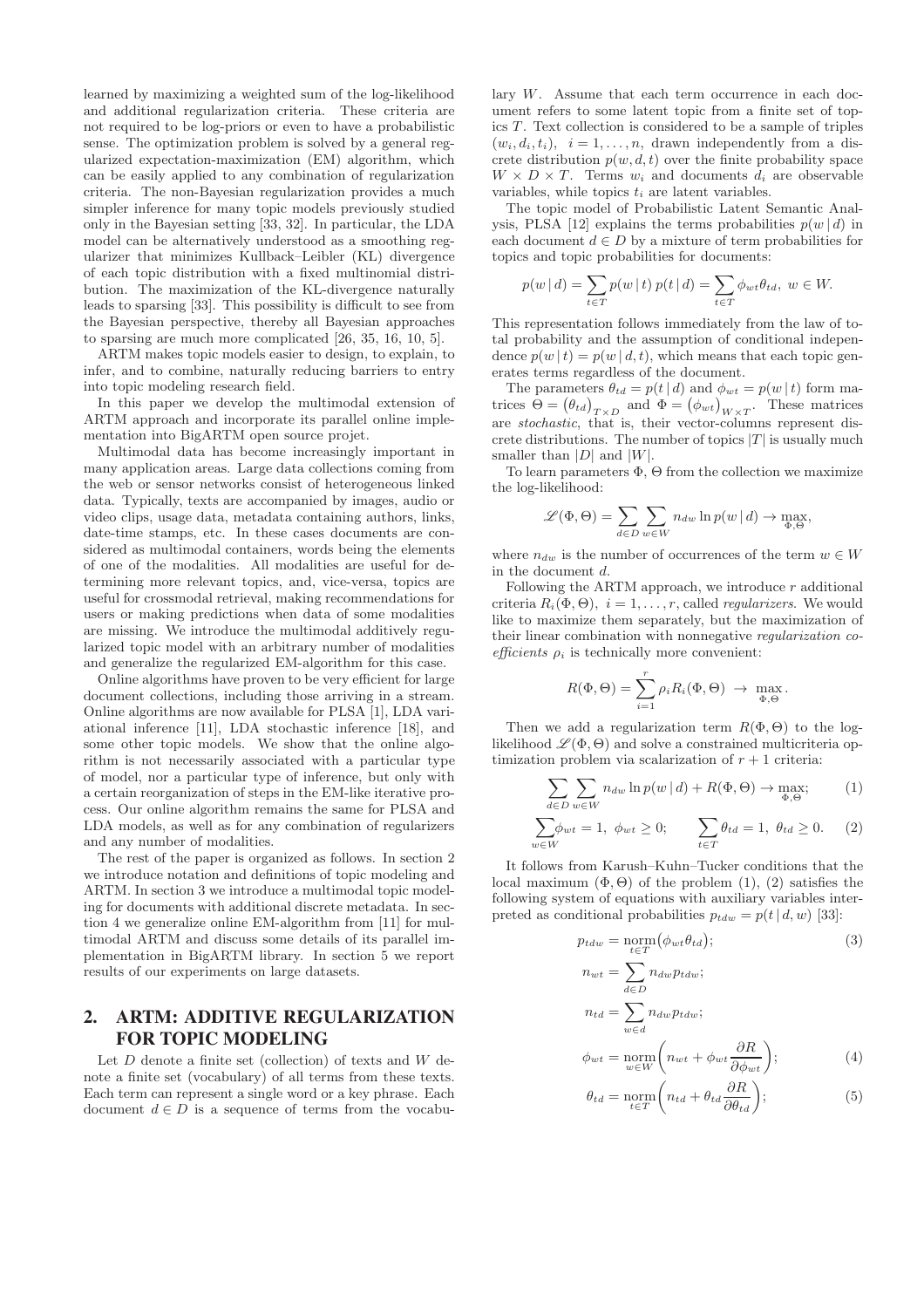where the "norm" operator transforms a real vector  $(x_t)_{t\in T}$ to a vector  $(\tilde{x}_t)_{t \in T}$  representing a discrete distribution:

$$
\tilde{x}_t = \operatorname*{norm}_{t \in T} x_t = \frac{\max\{x_t, 0\}}{\sum_{s \in T} \max\{x_s, 0\}}.
$$

The system  $(3)$ – $(5)$  can be solved by various numerical methods. In particular, the simple-iteration method is a popular choice due to its simplicity. It has been proven in [32] that it is equivalent to the EM-algorithm for PLSA and LDA topic models.

Many Bayesian topic models can be considered as special cases of ARTM with different regularizers [33, 32]. For example, PLSA [12] corresponds to the absence of regularization,  $R = 0$ . LDA [4] corresponds to the smoothing regularizer, which minimizes the KL-divergences  $KL(\alpha||\theta_d)$  and  $KL(\beta||\phi_t)$  for fixed distributions  $\beta$ ,  $\alpha$ . Choosing uniform distributions for  $\beta$  and  $\alpha$  corresponds to symmetric Dirichlet priors in Bayesian approach.

Additive regularization let users build topic models for various applications simply by choosing a suitable combination of predefined regularizers from an extendable library.

For example, in [32] as many as five regularizers are combined together to improve interpretability of the model. The key idea is to split the set of topics  $T$  into two subsets:  $T = S \sqcup B$ , and to configure regularizers in such a way that domain-specific terms go into the set  $S$ , while commonly used words land in the set B. Sparsity of domain topics  $t \in S$  is promoted by two regularizers that maximize the KL-divergences  $KL(\alpha||\theta_d)$  and  $KL(\beta||\phi_t)$ . Smoothness of background topics  $t \in B$  is promoted by minimizing KLdivergences  $KL(\alpha||\theta_d)$  and  $KL(\beta||\phi_t)$ . Finally, a covariance regularizer is used to decrease the correlation between columns in the  $\Phi$  matrix, thus promoting the diversity of the topics. The final combination of regularizers is as follows:

$$
R(\Phi, \Theta) = -\beta_0 \sum_{t \in S} \sum_{w \in W} \beta_w \ln \phi_{wt} - \alpha_0 \sum_{d \in D} \sum_{t \in S} \alpha_t \ln \theta_{td}
$$
  
+  $\beta_1 \sum_{t \in B} \sum_{w \in W} \beta_w \ln \phi_{wt} + \alpha_1 \sum_{d \in D} \sum_{t \in B} \alpha_t \ln \theta_{td}$   
-  $\gamma \sum_{t \in T} \sum_{s \in T \setminus t} \sum_{w \in W} \phi_{wt} \phi_{ws},$ 

where  $\beta_0$ ,  $\alpha_0$ ,  $\beta_1$ ,  $\alpha_1$ ,  $\gamma$  are regularization coefficients.

This combination was extended in [33] by a new regularizer that maximizes the KL-divergence  $KL(\frac{1}{|T|} || p(t))$ , leading to a topic selection. Starting from an excessively high number of topics the regularizer eliminates insignificant, duplicated, and linearly dependent topics [34]. Compared to Hierarchical Dirichlet Process [29], the new regularizer results in a better topic selection algorithm: it gives a more stable number of topics, takes less time to execute, and has an ability to combine it with other topic models via additive regularization.

An important subject for ARTM models is optimization of the regularization coefficients  $\rho_i$ . According to Tikhonov's theory of ill-posed inverse problems [30], the regularization coefficients must tend to zero with the number of iteration. In practice, the regularization path is selected by adaptive tuning of regularization coefficients [32, 33, 34]. This empirical technique is based on visual control of multiple intrinsic and extrinsic performance measures on each iteration.

## **3. MULTIMODAL ARTM**

Now assume that a document can contain not only words, but also terms of other modalities. Each modality is defined by a finite set (vocabulary) of terms  $W^m$ ,  $m = 1, ..., M$ . The sets  $W^m$  are disjoint.

Examples of not-word modalities are: authors, class or category labels, date-time stamps, references to/from other documents/authors, named entities, objects found in the images associated with the documents, users that read or downloaded documents, advertising banners, etc.

As in the previous section, the collection is considered to be a sample of i.i.d. triples  $(w_i, d_i, t_i) \sim p(w, d, t)$  drawn from the finite probability space  $W \times D \times T$ , but now  $W = W^1 \sqcup \cdots \sqcup W^M$  is a disjoint union of the vocabularies across all modalities.

Following the idea of Correspondence LDA [3] and Dependency LDA [25] we introduce a topic model  $p(w | d)$  for each modality  $W^m$ ,  $m = 1, \ldots, M$ :

$$
p(w | d) = \sum_{t \in T} p(w | t) p(t | d) = \sum_{t \in T} \phi_{wt} \theta_{td}, \ w \in W^m.
$$

Stochastic matrices  $\Phi^m = (\phi_{wt})_{W^m \times T}$  of term probabilities for the topics, if stacked vertically, form a  $W \times T$ -matrix  $\Phi$ .

To learn parameters  $\Phi^m$ ,  $\Theta$  from the multimodal collection we maximize the log-likelihood for each  $m$ -th modality:

$$
\mathscr{L}_m(\Phi^m, \Theta) = \sum_{d \in D} \sum_{w \in W^m} n_{dw} \ln p(w | d) \to \max_{\Phi^m, \Theta},
$$

where  $n_{dw}$  is the number of occurrences of the term  $w \in W^m$ in the document d. Note that topic distributions of documents  $\Theta$  are common for all modalities.

In ARTM we add a weighted sum of regularization criteria  $R(\Phi, \Theta)$  to the log-likelihood and solve a constrained multicriteria optimization problem:

$$
\sum_{m=1}^{M} \tau_m \mathcal{L}_m(\Phi^m, \Theta) + R(\Phi, \Theta) \to \max_{\Phi, \Theta};\tag{6}
$$

$$
\sum_{w \in W^m} \phi_{wt} = 1, \ \phi_{wt} \ge 0; \qquad \sum_{t \in T} \theta_{td} = 1, \ \theta_{td} \ge 0; \qquad (7)
$$

where *regularization coefficients*  $\tau_m$  are used to balance the importance of different modalities. The local maximum  $(\Phi, \Theta)$  of the problem  $(6)$ ,  $(7)$  satisfies the following system of equations with auxiliary variables  $p_{tdw} = p(t | d, w)$ :

$$
p_{tdw} = \underset{t \in T}{\text{norm}} (\phi_{wt} \theta_{td}); \tag{8}
$$

$$
n_{wt} = \sum_{d \in D} \tau_{m(w)} n_{dw} p_{tdw};
$$
  
\n
$$
n_{td} = \sum_{w \in d} \tau_{m(w)} n_{dw} p_{tdw};
$$
  
\n
$$
\phi_{wt} = \underset{w \in W^m}{\text{norm}} \left( n_{wt} + \phi_{wt} \frac{\partial R}{\partial \phi_{wt}} \right);
$$
\n(9)

$$
\theta_{td} = \underset{t \in T}{\text{norm}} \left( n_{td} + \theta_{td} \frac{\partial R}{\partial \theta_{td}} \right); \tag{10}
$$

where  $m(w)$  is the modality of the term  $w, w \in W^{m(w)}$ . The system of equations  $(8)$ – $(10)$  follows from Karush–

Kuhn–Tucker conditions (see Appendix A for the proof). For single modality  $(M = 1)$  it gives the regularized EM-

algorithm described in the previous section.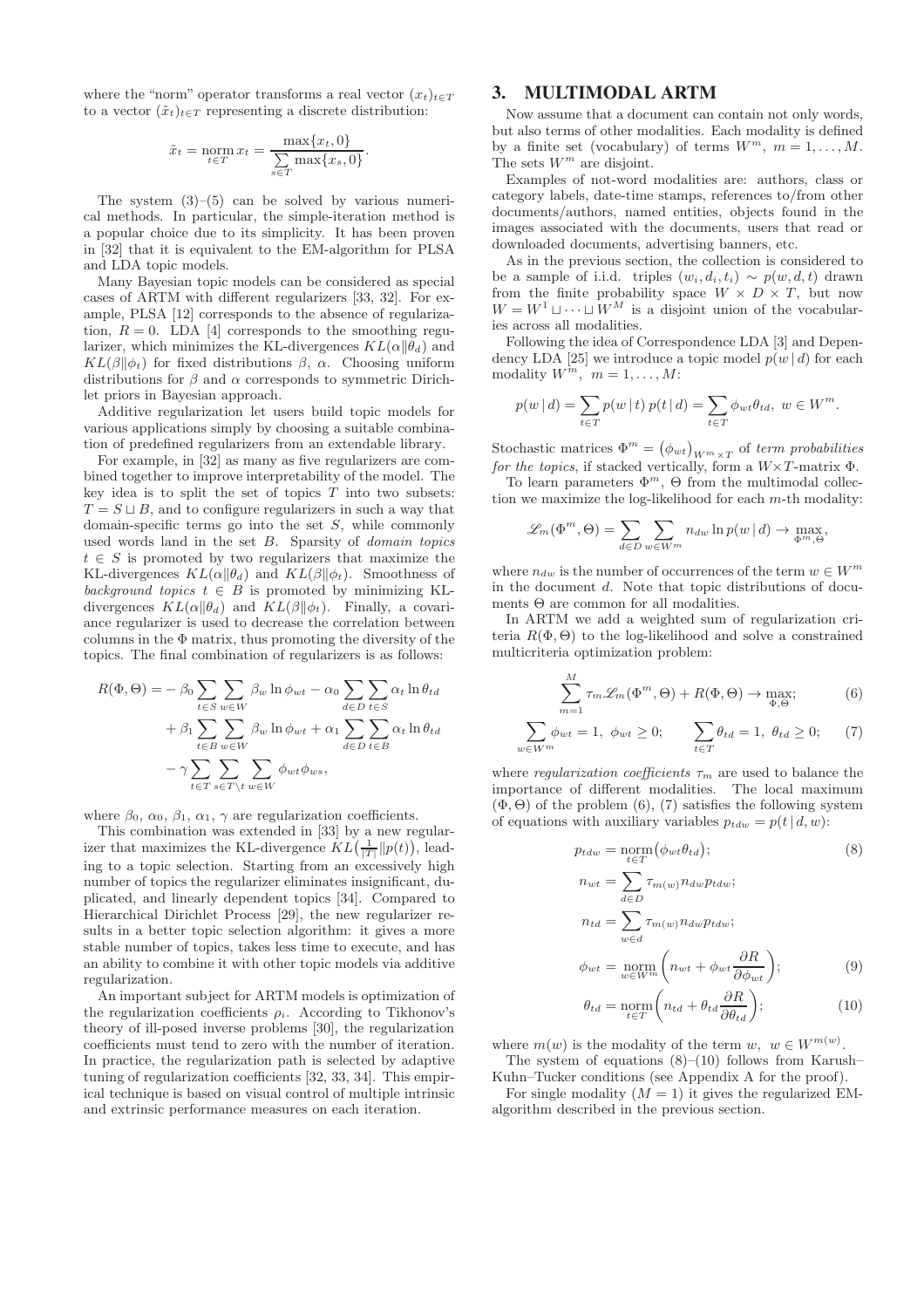Many previous topic models for labeled documents can be considered as specials cases of multimodal ARTM. Most of them are based on LDA model and use Dirichlet priors, which correspond to smoothing regularization. From ARTM perspective, there is little reason to always use only the smoothing regularizer.

The following topic models exactly correspond to the multimodal ARTM, up to the modality sense. A topic model of document content and hypertext connectivity [6] introduces a modality to represent hyperlinks between documents. The Conditionally Independent LDA, CI-LDA [21] has the modality of named entities mentioned in a given document. The Tag-LDA [27] has the modality of tags as a special kind of words. The LDA-JS and LDA-post [9] has the modality of publications cited in a given document; an additional regularizer takes into account that cited documents are likely to share similar topics. Both models are designed to estimate the strength of influence of cited publications. The Dependency LDA [25] has the modality of document categories or class labels. The MultiLingual LDA, ML-LDA [22] and the PolyLingual Topic Model, PLTM [19] have L modalities for L different languages; parallel documents always share one identical topic distribution. The BiLingual LDA, BiLDA [8] is also a multilanguage topic model, but the number of modalities is restricted to two.

### **4. ONLINE PARALLEL EM-ALGORITHM**

Like Online LDA [11] and Online PLSA [1] we split the collection D into batches  $D_b$ ,  $b = 1, \ldots, B$ , and organize EM iterations so that each document vector  $\theta_d$  is iterated until convergence at a constant matrix Φ, see Algorithm 1 and 2. The matrix  $\Phi$  is updated rarely, after all documents from the batch are processed. For a large collection the matrix Φ often stabilizes after small initial part of the collection is processed. Therefore a single pass through the collection might be sufficient to learn a topic model. The second pass may be needed for the initial part of the collection.

The online reorganization of the EM iterations is not necessarily associated with Bayesian inference used in [11]. Different topic models, from PLSA to multimodal and regularized models, can be learned by the above online EM algorithm.

Algorithm 1 does not specify how often to synchronize the matrix  $\Phi$  at steps 5–8. It can be done after every batch or less frequently (for instance if  $\frac{\partial R}{\partial \phi_{wt}}$  takes long time to evaluate). This flexibility is important for concurrent implementation of the algorithm, where multiple batches are processed in parallel. In this case synchronization can be triggered when a fixed number of documents had been processed since the last synchronization.

Each  $D_b$  batch is stored on disk in a separate file, and only a limited number of batches is loaded into the main memory at any given time. The entire  $\Theta$  matrix is also never stored in the memory. As a result, the memory usage stays constant regardless of the size of the collection.

To split collection into batches and process them concurrently is a common approach, introduced in AD-LDA algorithm [20], and then further developed in PLDA [36] and PLDA+ [17] algorithms. These algorithms require all concurrent workers to become idle before an update of the Φ matrix. Such synchronization step adds a large overhead in the online algorithm where  $\Phi$  matrix is updated multiple times on each iteration. An alternative architecture with-

# Algorithm 1: Online EM for multimodal ARTM **Input**: collection  $D_b$ , discounting factor  $\rho \in (0,1]$ ; Output: matrix Φ; 1 initialize  $\phi_{wt}$  for all  $w \in W$  and  $t \in T$ ; 2  $n_{wt} := 0$ ,  $\tilde{n}_{wt} := 0$  for all  $w \in W$  and  $t \in T$ ; 3 for all *batches*  $D_b$ ,  $b = 1, \ldots, B$ 4  $(\tilde{n}_{wt}) := (\tilde{n}_{wt}) + \text{ProcessBatch}(D_b, \Phi);$ 5 if (synchronize) then 6  $\mid$   $n_{wt} := \rho n_{wt} + \tilde{n}_{dw}$  for all  $w \in W$  and  $t \in T$ ; 7  $\phi_{wt} := \operatorname*{norm}_{w \in W^m} (n_{wt} + \phi_{wt} \frac{\partial R}{\partial \phi_{wt}})$  for all  $w \in W^m$ ,  $m = 1, \ldots, M$  and  $t \in T$ ; 8  $\mid \hat{n}_{wt} := 0$  for all  $w \in W$  and  $t \in T$ ;

| Algorithm 2: ProcessBatch $(D_b, \Phi)$ |  |  |  |
|-----------------------------------------|--|--|--|
|-----------------------------------------|--|--|--|

**Input:** batch  $D_b$ , matrix  $\Phi = (\phi_{wt})$ ; **Output:** matrix  $(\tilde{n}_{wt});$ 1  $\tilde{n}_{wt} := 0$  for all  $w \in W$  and  $t \in T$ ; 2 for all  $d \in D_b$ <br>3 | initialize  $\theta_t$ **3** initialize  $\theta_{td} := \frac{1}{|T|}$  for all  $t \in T$ ; 4 repeat 5  $\left| \begin{array}{c} p_{tdw} := \text{norm}(\phi_{wt}\theta_{td}) \text{ for all } w \in d \text{ and } t \in T; \end{array} \right|$ 6  $\mid n_{td} := \sum_{w \in d} \tau_{m(w)} n_{dw} p_{tdw}$  for all  $t \in T$ ; 7  $\theta_{td} := \min_{t \in T} (n_{td} + \theta_{td} \frac{\partial R}{\partial \theta_{td}})$  for all  $t \in T$ ; 8 until  $\theta_d$  converges; 9  $\left[ \tilde{n}_{wt} := \tilde{n}_{wt} + \tau_{m(w)} n_{dw} p_{tdw} \right]$  for all  $w \in d$  and  $t \in T$ ;

out the synchronization step is described in [28], however it mostly targets a distributed cluster environment. In our work we develop an efficient single-node architecture where all workers benefit from the shared memory space.

To run multiple ProcessBatch in parallel the inputs and outputs of this routine are stored in two separate in-memory queues, locked for push and pop operations with spin locks. This approach does not add any noticeable synchronization overhead because both queues only store smart pointers to the actual data objects, so push and pop operations does not involve copying or relocating objects in the memory.

Smart pointers are also essential for lifecycle of the  $\Phi$  matrix. This matrix is read by all processors threads, and can be written at any time by the merger thread. To update  $\Phi$ without pausing all processor threads we keep two copies – an *active*  $\Phi$  and a *background*  $\Phi$  matrices. The active matrix is read-only, and is used by the processor threads. The background matrix is being built in a background by the merger thread at steps 6 and 7 of Algorithm 1, and once it is ready merger thread marks it as active. Before processing a new batch the processor thread gets the current active matrix from the merger thread. This object is passed via shared smart pointer to ensure that processor thread can keep ownership of its  $\Phi$  matrix until the batch is fully processed. As a result, all processor threads keep running concurrently with the update of Φ matrix.

All processor threads share the same Φ matrix, which means that memory usage stays at constant level regardless of how many cores are used for computation. Using memory for two copies of the  $\Phi$  matrix in our opinion gives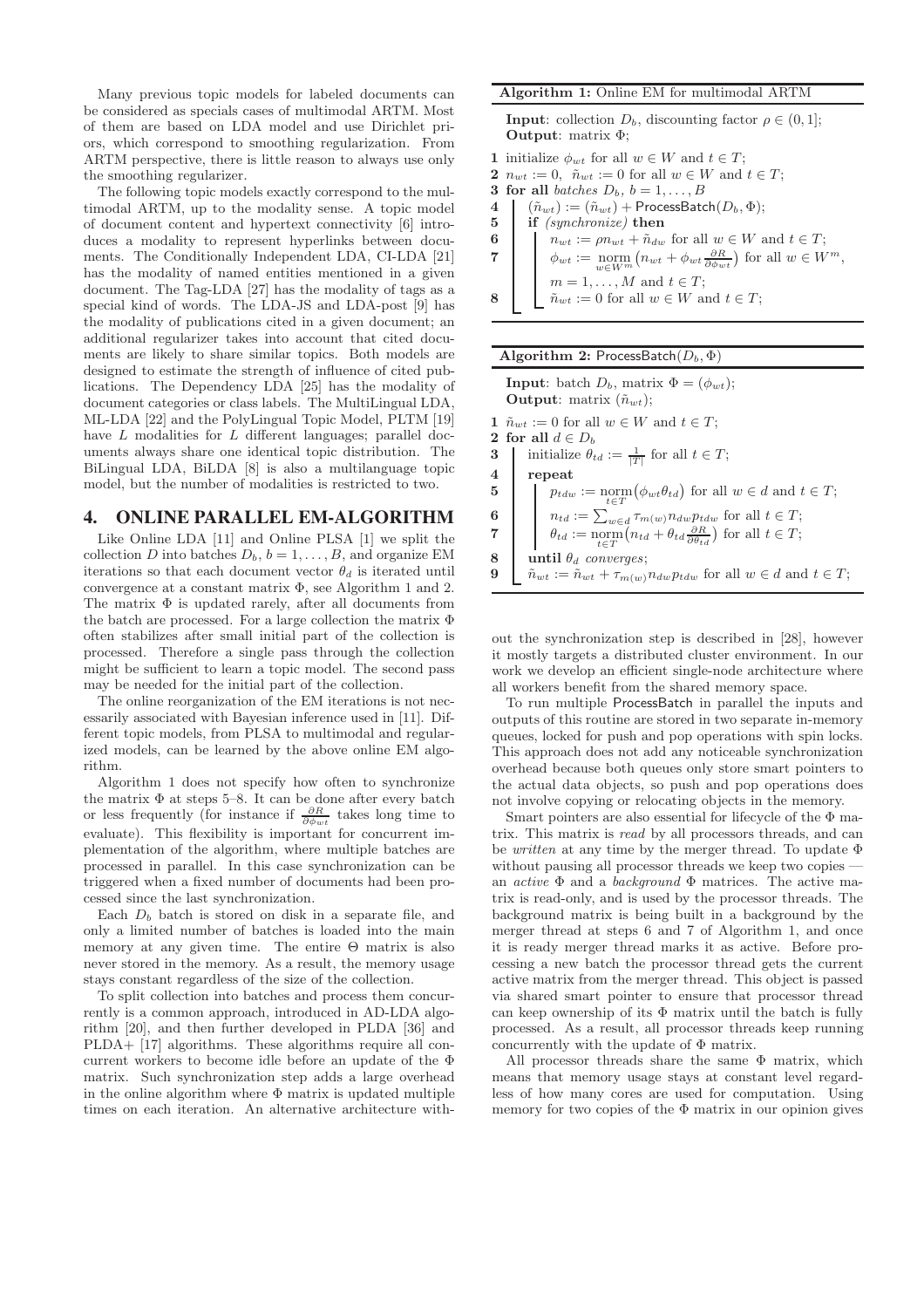

Figure 1: Diagram of parallelization components

a reasonable usage balance between memory and CPU resources. An alternative solution with only one Φ matrix is also possible, but it would require a heavy usage of atomic CPU instructions. Such operations are very efficient, but still come at a considerable synchronization  $\text{cost}^1$ , and using them for all reads and writes of the Φ matrix would cause a significant performance degradation for merger and processor threads. Besides, an arbitrary overlap between reads and writes of the  $\Phi$  matrix eliminates any possibility of producing a deterministic result. The design with two copies of the Φ matrix gives much more control over this and in certain cases allows the algorithm to behave in a fully deterministic way.

The design with two  $\Phi$  matrices only supports a single merger thread, and we believe it should handle all  $\tilde{n}_{wt}$  updates coming from many threads. This is a reasonable assumption because merging at step 6 takes only about  $O(|W| \cdot |T|)$  operations to execute, while ProcessBatch takes  $O(n|T|I)$  operations, where n is the number of non-zero entries in the batch, I is the average number of inner iterations in ProcessBatch routine. The ratio  $n/|W|$  is typically from 100 to 1000 (based on datasets in UCI Bag-Of-Words repository), and  $I$  is  $10...20$ , so the ratio safely exceeds the expected number of cores (up to 32 physical CPU cores in modern workstations, and even 60 cores of the Intel Xeon Phi co-processors).

We use dense single-precision matrices to represent Φ and  $\Theta$ . Together with the  $\Phi$  matrix we store a global dictionary of all terms  $w \in W$ . This dictionary is implemented as std::unordered\_map that maps a string representation of  $w \in W$  into its integer index in the  $\Phi$  matrix. This dictionary can be extended automatically as more and more batches came through the system. To achieve this each batch  $D_b$  contains a local dictionary  $W_b$ , listing all terms that occur in the batch. The  $n_{dw}$  elements of the batch are stored as a sparse CSR matrix (Compressed Sparse Raw format), where each row correspond to a document  $d \in D_b$ , and terms w run over a local batch dictionary  $W<sub>b</sub>$ .

For performance reasons  $\Phi$  matrix is stored in columnmajor order, and  $\Theta$  in row-major order. This layout ensures that  $\sum_{t} \phi_{wt} \theta_{td}$  sum runs on contiguous memory blocks. In both matrices all values smaller than 10<sup>−</sup><sup>16</sup> are always replaced with zero to avoid performance issues with denormalized numbers.<sup>2</sup>

The parallel online EM-algorithm for multimodal ARTM is implemented in BigARTM open source project available from http://bigartm.org under the New BSD License. The core of the library is written in  $C++$  and is exposed via two equally rich APIs for C++ and Python. The library is cross-platform and can be built for Linux, Windows and OS X in both 32 and 64 bit configuration.

# **5. EXPERIMENTS**

## *Runtime performance.*

In first experiment we evaluate the runtime performance and intrinsic quality of BigARTM against two popular software packages — Gensim [24] and Vowpal Wabbit.<sup>3</sup>

All three libraries (VW.LDA, Gensim and BigARTM) work out-of-core, e. g. they are designed to process data that is too large to fit into a computer's main memory at one time. This allowed us to benchmark on a fairly large collection  $-3.7$  million articles from the English Wikipedia.<sup>4</sup> The conversion to bag-of-words was done with gensim.make wikicorpus script, $5$  which excludes all nonarticle pages (such as category, file, template, user pages, etc), and also pages that contain less than 50 words. The dictionary is formed by all words that occur in at least 20 documents, but no more than in 10% documents in the collection. The resulting dictionary was caped at  $|W| = 100000$  most frequent words. Perplexity is used as an intrinsic quality measure:

$$
\mathcal{P}(D, p) = \exp\bigg(-\frac{1}{n}\sum_{d \in D} \sum_{w \in d} n_{dw} \ln p(w | d)\bigg). \tag{11}
$$

Vowpal Wabbit (VW) is a library of online algorithms that cover a wide range of machine learning problems. For topic modeling VW has the VW.LDA algorithm, based on the Online Variational Bayes LDA [11]. VW.LDA is neither multi-core nor distributed, but an effective single-threaded implementation in C++ made it one of the fastest tools for topic modeling.

Gensim library specifically targets the area of topic modeling and matrix factorization. It has two LDA implementations — LdaModel and LdaMulticore, both based on the same algorithm as VW.LDA (Online Variational Bayes LDA [11]). Gensim is entirely written in Python. Its high performance is achieved through the usage of NumPy library, built over low-level BLAS libraries (such as Intel MKL, ATLAS, or OpenBLAS). In LdaModel all batches are processed sequentially, and the concurrency happens entirely within NumPy. In LdaMulticore the workflow is similar to BigARTM — several batches are processed concurrently, and there is a single aggregation thread that asynchronously merges the results.

Table 1 compares the performance of VW.LDA, Gensim LdaModel and LdaMulticore (v0.10.3 under Python 2.7), and BigARTM, using Amazon EC2 c3.8xlarge instance (Intel-based CPU with 16 physical cores and hyperthreading).

Each run performs one pass over the Wikipedia corpus and produces a model with  $|T| = 100$  topics. The collection

<sup>1</sup> http://stackoverflow.com/questions/2538070/ atomic-operation-cost

 $^{2}$ http:// $\epsilon$ n.wikipedia.org/wiki/Denormal\_number# Performance\_issues

 $^3$ https://github.com/JohnLangford/vowpal\_wabbit/ 4 http://dumps.wikimedia.org/enwiki/20141208/ 5 https://github.com/piskvorky/gensim/tree/develop/ gensim/scripts/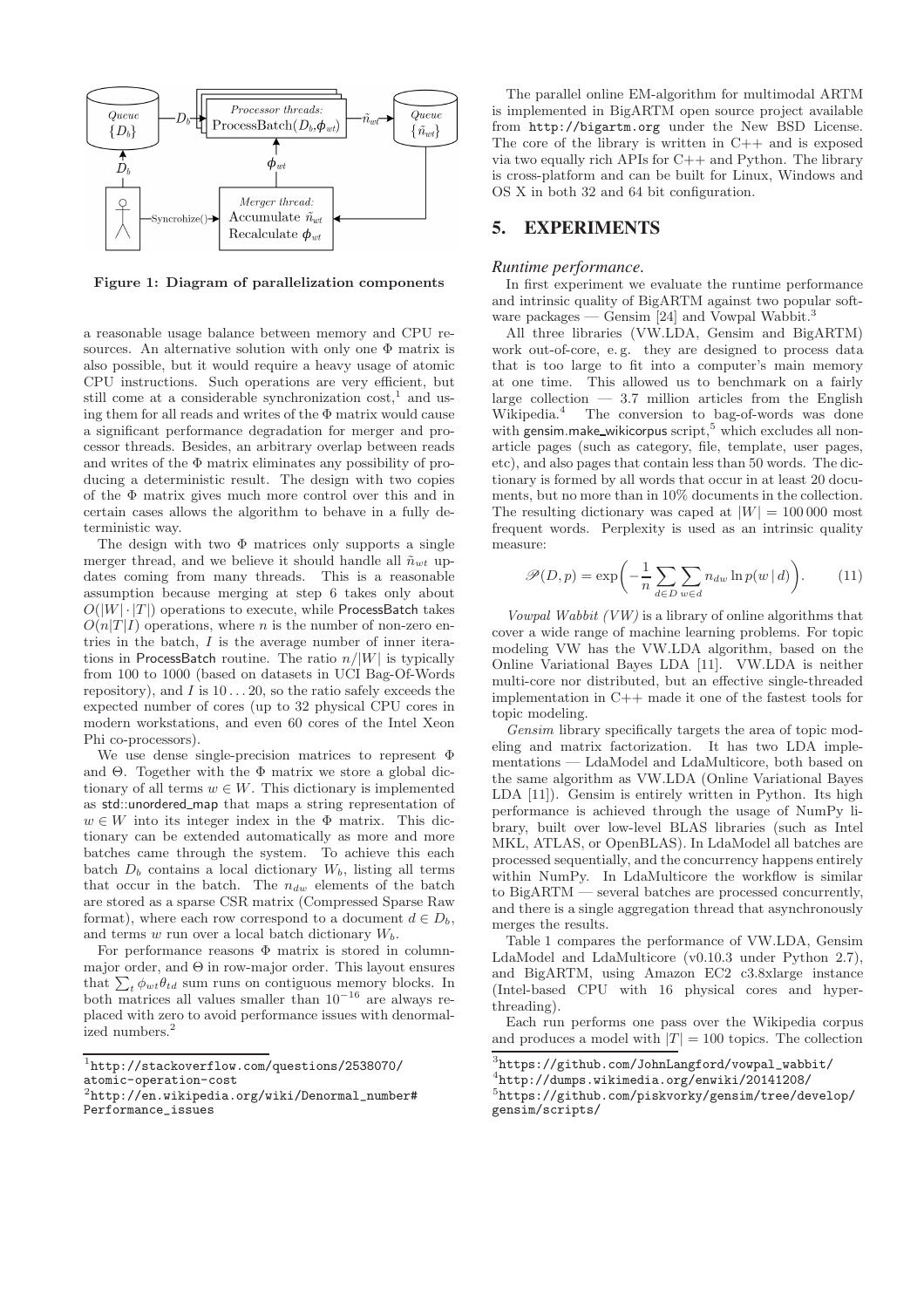Table 1: The comparison of BigARTM with VW.LDA and Gensim; train is the time for model training, *inference* is the time for calculation of  $\theta_d$  of 100 000 held-out documents, perplexity is calculated according to (11) on held-out documents.

| library       | procs | train                | inference         | perplexity |
|---------------|-------|----------------------|-------------------|------------|
| BigARTM       |       | $35 \text{ min}$     | $72 \text{ sec}$  | 4000       |
| LdaModel      |       | $369 \,\mathrm{min}$ | $395 \text{ sec}$ | 4161       |
| <b>VW.LDA</b> |       | $73 \text{ min}$     | $120 \text{ sec}$ | 4108       |
| BigARTM       | 4     | $9 \text{ min}$      | $20 \text{ sec}$  | 4061       |
| LdaMulticore  | 4     | $60 \text{ min}$     | $222 \text{ sec}$ | 4111       |
| BigARTM       | 8     | $4.5 \text{ min}$    | $14 \text{ sec}$  | 4304       |
| LdaMulticore  | 8     | $57 \text{ min}$     | $224 \text{ sec}$ | 4455       |

Table 2: Comparison of LDA and BigARTM models:  $\mathcal{P}_{10k}$ ,  $\mathcal{P}_{100k}$  — hold-out perplexity on 10K and 100K documents sets,  $S_{\Phi}$ ,  $S_{\Theta}$  — sparsity of  $\Phi$  and  $\Theta$ matrices (in %),  $\mathcal{K}_s$ ,  $\mathcal{K}_p$ ,  $\mathcal{K}_c$  — average topic kernel size, purity and contrast respectively.

| Model $\mathcal{P}_{10k}$ $\mathcal{P}_{100k}$ $\mathcal{S}_{\Phi}$ $\mathcal{S}_{\Theta}$ $\mathcal{K}_{s}$ $\mathcal{K}_{p}$ $\mathcal{K}_{c}$ |  |  |  |  |
|--------------------------------------------------------------------------------------------------------------------------------------------------|--|--|--|--|
| LDA 3436 3801 0.0 0.0 873 0.533 0.507                                                                                                            |  |  |  |  |
| ARTM 3577 3947 96.3 80.9 1079 0.785 0.731                                                                                                        |  |  |  |  |

was split into batches with 10K documents each (chunksize in Gensim, minibatch in VW.LDA). The update rule in online algorithm used a discounting factor  $\rho = (b + \tau_0)^{-0.5}$ , where b is the number of batches processed so far, and  $\tau_0$ is a constant offset parameter introduced in [11], in our experiment  $\tau_0 = 64$ . Updates were performed after each batch in non-parallel runs, and after  $P$  batches when running in P threads. To make a fair comparison we have configured BigARTM to only use the smoothing regularizers, which is equivalent to the LDA model. LDA priors were fixed as  $\alpha = 0.1, \ \beta = 0.1$  for all models.

#### *Combination of regularizers.*

All regularizers built-in BigARTM library can be used in any combination. In the following experiment we combine regularizers described in section 2: sparsing of  $\phi_t$ , sparsing of  $\theta_d$ , and pairwise decorrelation of  $\phi_t$  distributions. This combination improves several quality measures without significant loss of perplexity for the offline implementation of ARTM [33]. The goal of our experiment is to show that the same remains true for the online implementation in BigARTM.

We use the following built-in performance measures: the hold-out perplexity, the sparsity of  $\Phi$  and  $\Theta$  matrices, and several characteristics (size, purity, and contrast) of the topic's lexical kernels, averaged across all topics.

Table 2 compares the results of additive combination of regularizers (ARTM) and the usual LDA model.

Figure 2 presents performance measures as functions of the number of processed documents. The first chart shows perplexity and sparsity of Φ, Θ matrices, and the second chart shows average lexical kernel measures.

#### *Text classification.*

Support vector machine (SVM) based on token frequencies is known to be one of the best methods for text classifi-



Figure 2: Comparison of LDA (thin) and ARTM (bold) models. The number of processed documents is shown along the X axis.

cation. However, according to [25] topic models demonstrate even better quality in case of unbalanced interdependent and intersecting classes.

Our experiment aims to prove that multimodal regularized topic models in BigARTM are as good as Dependency LDA from [25]. Dependency LDA is in fact a multimodal topic model with two modalities: words and class labels.

The EUR-lex collection contains about 20K documents split into train and test sets to provide the reproducibility of the results [25]. The original size of the dictionary is over 190K tokens. Preprocessing from [25] removes all tokens encountered less than 20 times, and reduces the dictionary to about 20K tokens. Class labels, encountered only once, are also removed to result in about 3250 classes. Each document might belong to several classes.

For both Dependency LDA and ARTM the label regularization [25] was used. The quality measures in our experiment are as follows:  $AUC_{PR}$  — the area under the precisionrecall curve; AUC — the area under ROC-curve; OneErr the ratio of documents with the most probable label not from the correct set; IsErr — the ratio of documents with not ideal classification.

The results are provided in Table 3. ARTM performs better than both Dependency LDA and SVM by the three measures out of four. It is interesting to note that while the number of topics increases up to 15 000, ARTM provides better classification quality, while the optimal number of topics for Dependency LDA is 200.

#### *Cross-language search.*

The following experiment shows that multimodal topic model may be used as multilingual one, with languages of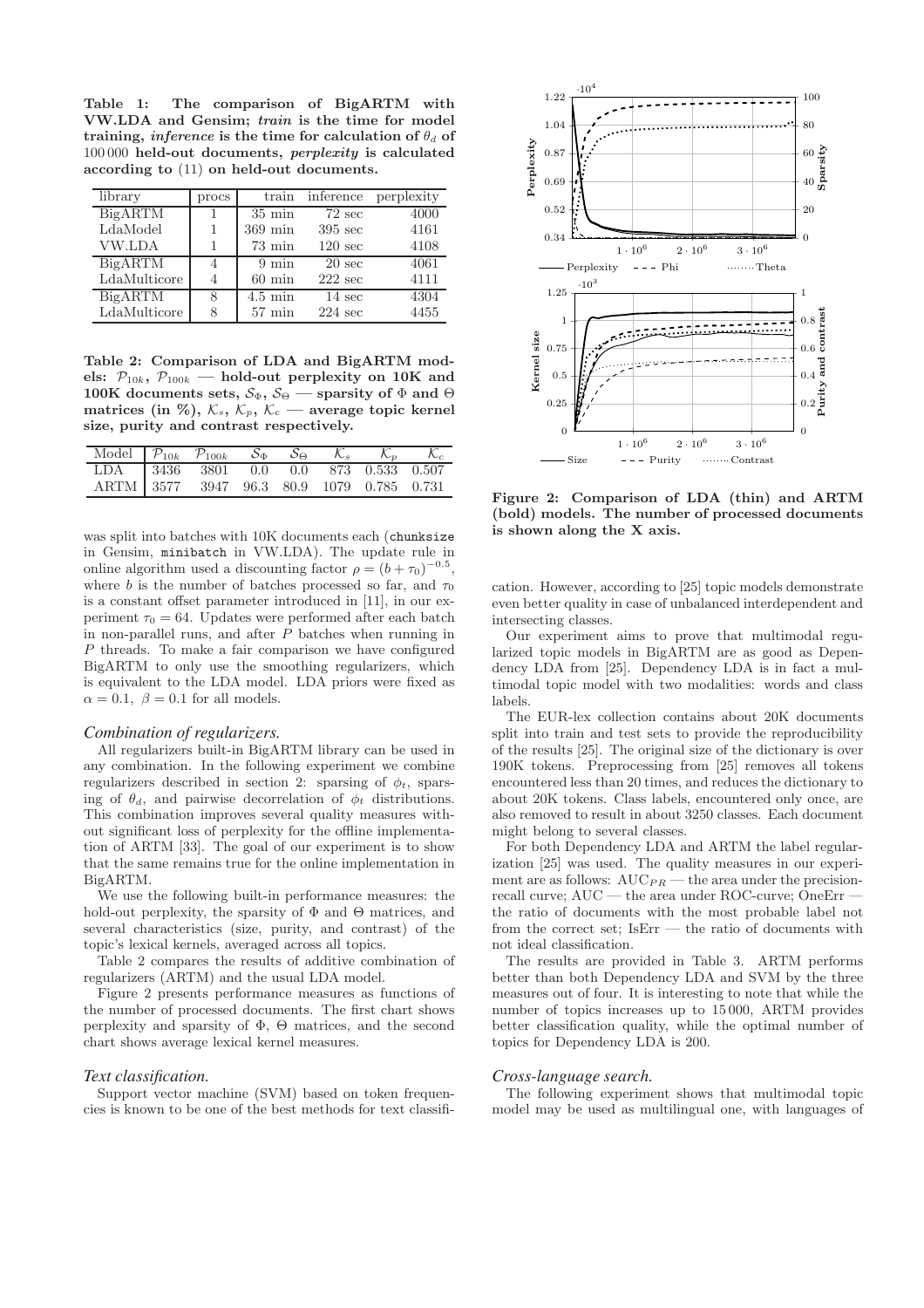Table 3: Multimodal ARTM, Dependency LDA and SVM classification models. The best results are in bold.  $T_{opt}$  is the optimal number of topics.

|            |                          | $T_{\text{opt}}$ AUC <sub>PR</sub> $\uparrow$ AUC $\uparrow$ OneErr $\downarrow$ IsErr $\downarrow$ |       |       |      |
|------------|--------------------------|-----------------------------------------------------------------------------------------------------|-------|-------|------|
| ARTM 15000 |                          | 0.529                                                                                               | 0.980 | 27.1  | 94.2 |
| DLDA       | 200                      | 0.492                                                                                               | 0.982 | 32.0  | 97.2 |
| <b>SVM</b> | $\overline{\phantom{m}}$ | 0.435                                                                                               | 0.975 | -31.6 | 98.1 |

Table 4: Cross-language search precision for different models. The best value in each column is bolded.

|                       | Number of topics $T$ |       |            |       |
|-----------------------|----------------------|-------|------------|-------|
| Model                 | 50                   | 100   | <b>200</b> | 500   |
| PLTM $[19]$           | 0.812                |       |            |       |
| JPLSA <sup>[23]</sup> | 0.989                |       |            |       |
| PLTM-He [18]          | 0.943                | 0.985 | 0.994      | 0.993 |
| PLTM-He kd-trees [18] | 0.949                | 0.989 | 0.995      | 0.996 |
| <b>BigARTM</b>        | 0.972                | 0.990 | 0.996      | 0.997 |

parallel texts treated as modalities. The experiment was held on the EuroParl collection [15] of European Parliament Proceedings. Proceedings in English and Spanish were chosen, as these languages are often used for multilingual topic model comparison. As in [19, 23, 18], a single document is a speech of one speaker at one session.

We use precision to measure quality of the cross-language search. The precision is defined as the fraction of query documents  $q$  closest to their own translation  $t$ , according to Hellinger distance:

$$
H^{2}(d,q) = \frac{1}{2} \sum_{t \in T} (\sqrt{p(t | d)} - \sqrt{p(t | q)})^{2}.
$$

Training set includes proceedings from 1996 to 1999, and from 2001 to 2002, test set includes proceedings of 2000 and the first 9 months of 2003. The same partitioning is used in [23] and [18]. Moreover, as in [19, 18], the test comprised documents of the length more or equal than 100 words. The total number of documents is 67379 in the training set, and 16068 in the test set. Built-in capability of BigARTM to filter the dictionary was used: all rare words, that appear in less than 20 documents, and stop-words, that appear in more than 50% of documents, were discarded.

Table 4 shows the comparison of models from [19, 23, 18] and our ARTM. For the first two models, the authors provide search precision for 50 topics only. ARTM performs slightly worse than JPLSA, but we note, that one iteration of BigARTM takes 30 seconds for 50 topics and 40 seconds for 100 topics, while one iteration of JPLSA takes 31 minutes. ARTM performs better if compared with models from [18].

#### *Recommending articles of collective blog.*

Here we describe how multimodal topic modeling can be used for recommending articles in a collective blog. Collective blog is an on-line platform where users can publish articles and respond to the articles of other authors. To make recommendations we add user's positive feedback to the article as a modality. For the experiment we used dataset of about 130K articles with user feedback from http://habrahabr.ru — the most popular IT-oriented so-

Table 5: The quality of recommendations for baseline matrix factorization model, unimodal model with only modality of user likes, and two multimodal models incorporating words and user-specified data (tags and categories).

| Model                    | Recall <sup>Q5</sup> | Recall@10 | Recall@20 |
|--------------------------|----------------------|-----------|-----------|
| baseline $\overline{13}$ | 0.591                | 0.652     | 0.678     |
| likes                    | 0.62                 | 0.59      | 0.65      |
| likes $+$ words          | 0.79                 | 0.64      | 0.68      |
| all modalities           | 0.80                 | 0.71      | 0.69      |
| no regularization        | 0.79                 | በ 71      | 0.68      |

cial blogging platform in Russia. The articles from our dataset have five modalities: words from text, users who liked articles, authors, tags and categories (hubs) specified by users.

To construct list of recommended articles to the user  $u$  we estimate his topic distribution  $p(t | u)$  and rank documents according to  $p(d | u)$ . To assess the quality of recommendations we split the set of user–article interactions (likes) on two disjoint subsets in proportion 1 : 1, the former subset is used for estimating user topics and the latter subset contains hold-out preferences used to compute Recall@k metric (the proportion of liked articles among top  $k$  recommendations). As a baseline recommendation model we used weighted regularized matrix factorization [13] based on user likes. This approach is commonly used in recommender systems.

Table 5 presents the results of a comparison of three models. Performance of the topic models is comparable or better than baseline. Additional modalities improves recommendation ranking significantly. The combination of all modalities with regularizers of sparsity and decorrelation does not degrade the quality of recommendation but provides much more sparse and interpretable model. It is well known that factors of Weighted Matrix Factorization are dense and their components do not correspond to human-sensible topics. By using regularizers we could make interpretability of factors even better. The interpretability of the user profile  $p(t | u)$  enables new ways of using recommendation model.

## **6. CONCLUSIONS**

We have presented an Additive Regularization of Topic Models (ARTM), a powerful non-Bayesian framework for topic modeling. ARTM facilitates the development of topic models and allows merging models together in arbitrary combinations. Combining multiple modalities with multiple regularization criteria covers dozens of models previously studied in the Bayesian settings.

BigARTM is an open source project for parallel online multimodal regularized topic modeling of large text collections. Its implementation is faster than existing popular topic modeling tools. BigARTM provides high flexibility for various applications due to multimodality and additive combinations of regularizers. BigARTM has a built-in library of regularizers and quality measures.

BigARTM architecture has a rich potential. In future version it will be extended to run on a distributed cluster environment, improve performance and reduce memory usage for sparse topic models, implement APIs for Java and C#.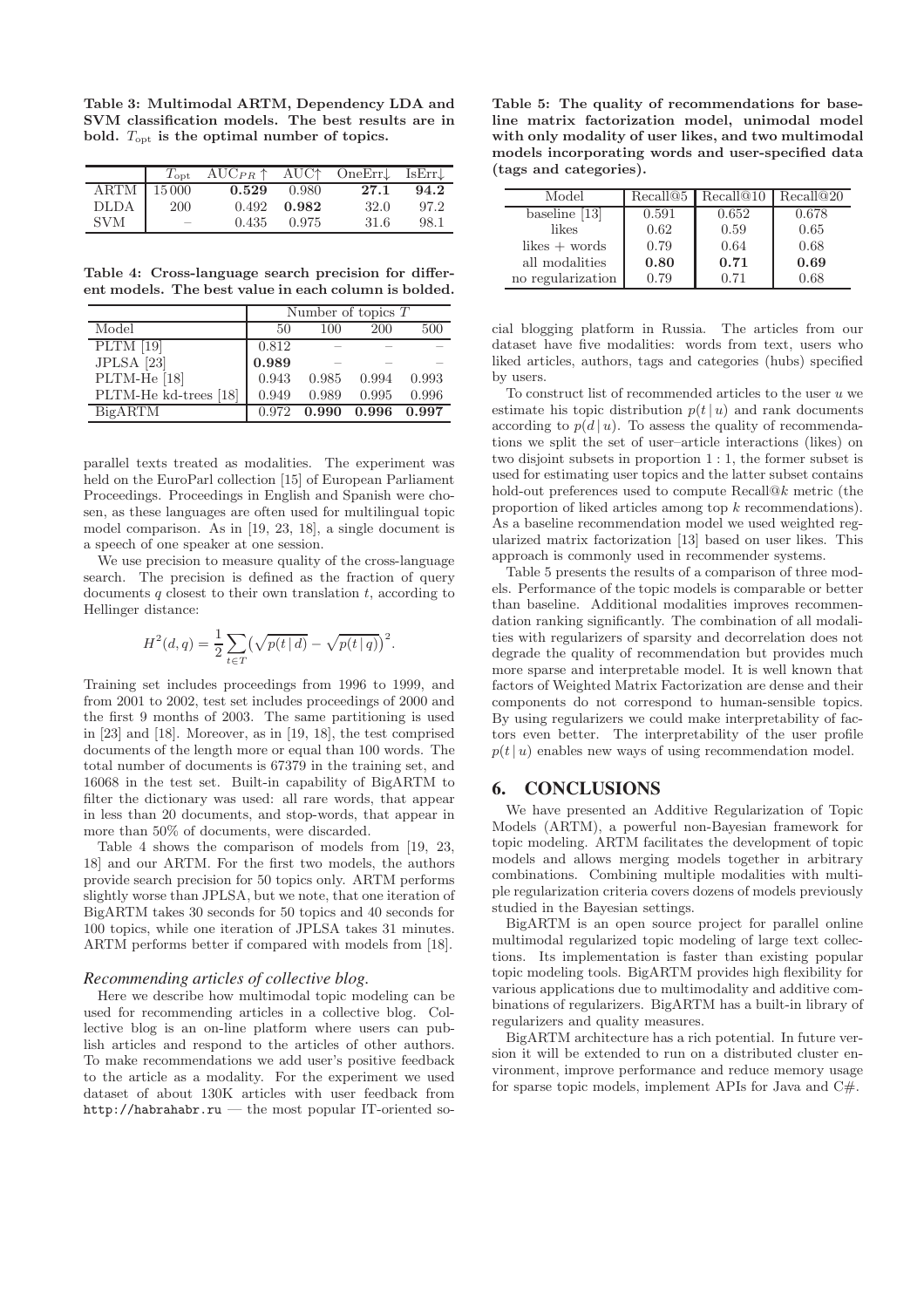#### *Acknowledgements.*

The work was partially supported by the Russian Foundation for Basic Research (grants 14-07-00847, 14-07-00908, 14-07-31176) and by Skolkovo Institute of Science and Technology (grant 081-R). The work of Konstantin Vorontsov and Murat Apishev was supported by Russian Science Foundation (grant 15-18-00091).

## **7. REFERENCES**

- [1] N. Bassiou and C. Kotropoulos. Online PLSA: Batch updating techniques including out-of-vocabulary words. Neural Networks and Learning Systems, IEEE Transactions on, 25(11):1953–1966, Nov 2014.
- [2] D. M. Blei. Probabilistic topic models. Communications of the ACM, 55(4):77–84, 2012.
- [3] D. M. Blei and M. I. Jordan. Modeling annotated data. In Proceedings of the 26th Annual International ACM SIGIR Conference on Research and Development in Informaion Retrieval, pages 127–134, New York, NY, USA, 2003.
- [4] D. M. Blei, A. Y. Ng, and M. I. Jordan. Latent Dirichlet allocation. Journal of Machine Learning Research, 3:993–1022, 2003.
- [5] J.-T. Chien and Y.-L. Chang. Bayesian sparse topic model. Journal of Signal Processessing Systems, 74:375–389, 2013.
- [6] D. A. Cohn and T. Hofmann. The missing link a probabilistic model of document content and hypertext connectivity. In NIPS, pages 430–436, 2000.
- [7] A. Daud, J. Li, L. Zhou, and F. Muhammad. Knowledge discovery through directed probabilistic topic models: a survey. Frontiers of Computer Science in China, 4(2):280–301, 2010.
- [8] W. De Smet and M.-F. Moens. Cross-language linking of news stories on the web using interlingual topic modelling. In Proceedings of the 2Nd ACM Workshop on Social Web Search and Mining, SWSM '09, pages 57–64, New York, NY, USA, 2009.
- [9] L. Dietz, S. Bickel, and T. Scheffer. Unsupervised prediction of citation influences. In Proceedings of the 24th international conference on Machine learning, ICML '07, pages 233–240, New York, NY, USA, 2007.
- [10] J. Eisenstein, A. Ahmed, and E. P. Xing. Sparse additive generative models of text. In ICML'11, pages 1041–1048, 2011.
- [11] M. D. Hoffman, D. M. Blei, and F. R. Bach. Online learning for latent dirichlet allocation. In NIPS, pages 856–864. Curran Associates, Inc., 2010.
- [12] T. Hofmann. Probabilistic latent semantic indexing. In Proceedings of the 22nd annual international ACM SIGIR conference on Research and development in information retrieval, pages 50–57, 1999.
- [13] Y. Hu, Y. Koren and C. Volinsky. Collaborative filtering for implicit feedback datasets. In IEEE ICDM'08. 2008.
- [14] O. Khalifa, D. Corne, M. Chantler, and F. Halley. Multi-objective topic modelling. In 7th International Conference Evolutionary Multi-Criterion Optimization (EMO 2013), pages 51–65. Springer LNCS, 2013.
- [15] P. Koehn. Europarl: A Parallel Corpus for Statistical Machine Translation. In Conference Proceedings: the

tenth Machine Translation Summit, pages 79-86, Phuket, Thailand, 2005.

- [16] M. O. Larsson and J. Ugander. A concave regularization technique for sparse mixture models. In Advances in Neural Information Processing Systems 24, pages 1890–1898, 2011.
- [17] Z. Liu, Y. Zhang, E. Y. Chang, and M. Sun. PLDA+: parallel latent Dirichlet allocation with data placement and pipeline processing. ACM Trans. Intell. Syst. Technol., 2(3):26:1–26:18, May 2011.
- [18] D. Mimno, M. Hoffman, and D. Blei. Sparse stochastic inference for latent Dirichlet allocation. In J. Langford and J. Pineau, editors, Proceedings of the 29th International Conference on Machine Learning (ICML-12), pages 1599–1606, 2012.
- [19] D. Mimno, H. M. Wallach, J. Naradowsky, D. A. Smith, and A. McCallum. Polylingual topic models. In Proceedings of the 2009 Conference on Empirical Methods in Natural Language Processing: Volume 2, EMNLP '09, pages 880–889, 2009.
- [20] D. Newman, A. Asuncion, P. Smyth, and M. Welling. Distributed algorithms for topic models. J. Mach. Learn. Res., 10:1801–1828, Dec. 2009.
- [21] D. Newman, C. Chemudugunta, and P. Smyth. Statistical entity-topic models. In Proceedings of the 12th ACM SIGKDD International Conference on Knowledge Discovery and Data Mining, KDD '06, pages 680–686, New York, NY, USA, 2006.
- [22] X. Ni, J.-T. Sun, J. Hu, and Z. Chen. Mining multilingual topics from wikipedia. In Proceedings of the 18th International Conference on World Wide Web, WWW '09, pages 1155–1156, 2009.
- [23] J. C. Platt, K. Toutanova, W.-T. Yih. Translingual document representations from discriminative projections. In Proceedings of the 2010 Conference on Empirical Methods in Natural Language Processing, pages 251–261, Stroudsburg, PA, USA, 2010.
- [24] R. Rehůřek and P. Sojka. Software framework for topic modelling with large corpora. In Proceedings of the LREC 2010 Workshop on New Challenges for NLP Frameworks, pages 45–50, Valletta, Malta, May 2010.
- [25] T. N. Rubin, A. Chambers, P. Smyth, and M. Steyvers. Statistical topic models for multi-label document classification. Machine Learning, 88(1-2), pages 157–208, 2012.
- [26] M. Shashanka, B. Raj, and P. Smaragdis. Sparse overcomplete latent variable decomposition of counts data. In J. C. Platt, D. Koller, Y. Singer, and S. Roweis, editors, Advances in Neural Information Processing Systems, NIPS-2007, pages 1313–1320. MIT Press, Cambridge, MA, 2008.
- [27] X. Si and M. Sun. Tag-lda for scalable real-time tag recommendation. Journal of Information & Computational Science, 6:23–31, 2009.
- [28] A. Smola and S. Narayanamurthy. An architecture for parallel topic models. Proc. VLDB Endow., 3(1-2):703–710, Sept. 2010.
- [29] Y. W. Teh, M. I. Jordan, M. J. Beal, D. M. Blei. Hierarchical Dirichlet processes. Journal of the American Statistical Association, 101(476):1566–1581, 2006.
- [30] A. N. Tikhonov, V. Y. Arsenin. Solution of ill-posed